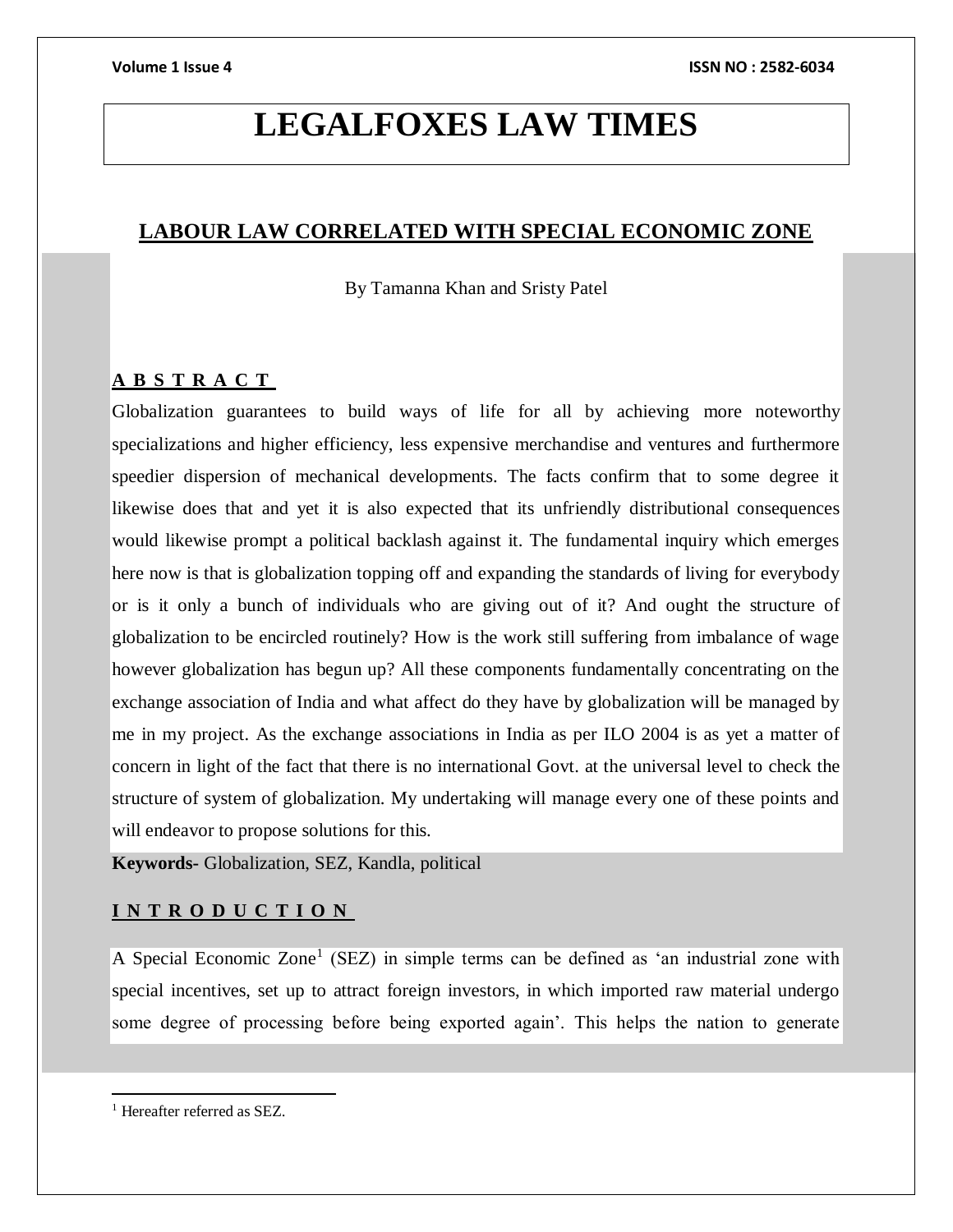employment and earn revenue. According to the latest ILO figures<sup>2</sup> there are, at present, some 850 exports processing zones worldwide, employing almost 27 million people.<sup>3</sup> Therefore to encourage this government's relay on a two-pronged strategy. Drawing from the characteristics of SEZ listed earlier, they can be grouped as (a) Reduction in restrictions, including liberal access to foreign exchange, permission for duty-free imports, streamlined industrial permits, flexible labour laws, etc. (b) Provision of incentives such as tax concessions and better infrastructure (including sometime utility and rental subsidies), with power, transport and communications being more developed than in other parts of the country.

The Kandla (Gujarat) SEZ was established in the year 1965 two years after the development of the Kandla port<sup>4</sup>. The need to set up the SEZ and the port in Kandla was to develop Kutch region in Gujarat as it was one of the most underdeveloped part of India. This led to people from all around the country being attracted to this region due to the increase in job opportunities. But the Labour laws are made flexible to encourage the industrial growth in Kandla SEZ. The Labour Laws applicable in Kandla SEZ are stated under the Ordinance passed by the then Governor of Gujarat Kailash Pati Mishra, on  $10^{th}$ February 2004. Therefore, this project the broadly tries to show the labor's position in Kandla SEZ and the application of the labour law in their daily life of the workers and also what role do they play for their benefit.

### **LABOUR LAW AND ITS IMPLICATIONS**

Labour laws applicable within the confinements of the zone are modified in such a way that the investor reaps maximum benefits by exploiting the labour. Some countries have enforced strict anti-strike laws and banned trade union activity in the zones to ensure conflict-free industrial relations for the investors as in South Korea, Taiwan, and Philippines. While at some places trade unions are not permitted in SEZs as in Sri Lanka. In India, all the SEZ have been declared as public utilities under the Industrial Disputes Act (1947). Trade unions are not banned; but all the strikes are illegal, unless they are preceded by stipulated reconciliation process involving Labour Commissioner's Office. It can be said that trade union activity is virtually non-existent in the

 $2$ [www.ilo.org](http://www.ilo.org/) as seen on 23<sup>rd</sup> August 2010

<sup>&</sup>lt;sup>3</sup> The global distribution of zones by region, as per the figures provided by World Export Processing Zone Association (WEPZA), is given in the graph below:

United States of America has 213SEZ's; China Has 124 SEZ's; Mexico Has 107 SEZ's; India has 7 SEZ's as of now and 7 more are coming up.

 $4$  www.kandlaport.com as seen on  $28<sup>th</sup>$  August 2010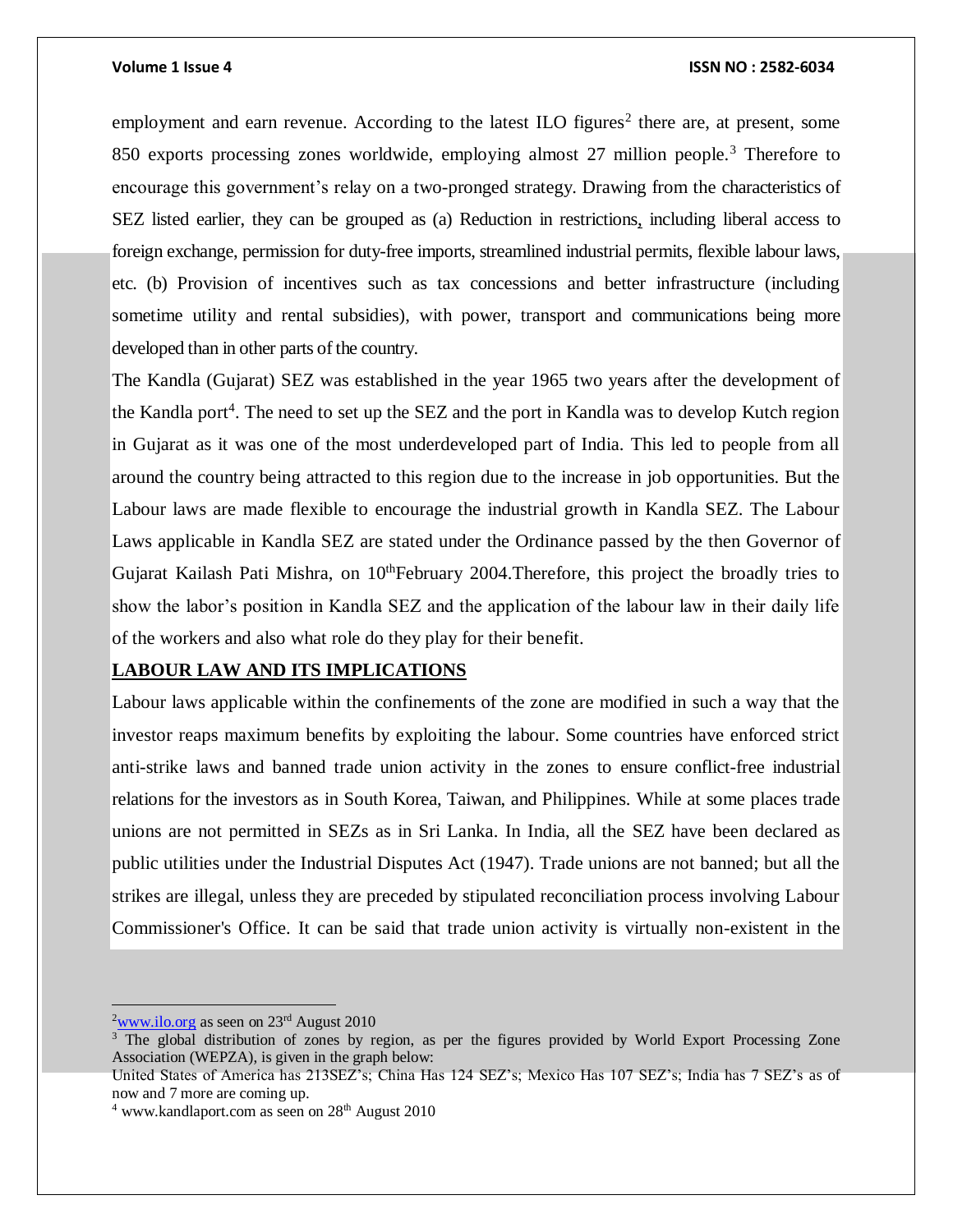### Indian SEZ. 5

International investment in several labour intensive manufacturing activities is critically dependent on flexible labour laws relating to engaging contract labour, retrenchment of workforce, closure of units in response to changing market conditions, etc. Several countries allow relaxed labour policies within these enclaves, combined with an effective social security net to absorb any shocks. The laws applicable in the SEZ are not the same as the labour law applicable in the other part of the state. In non SEZ area normal labour law apply, where else in SEZ the same law will apply after taking into consideration several notifications and amendments made by the state.

### **WORK FORCE AND GOVERNMENT CONTROL ON THE SEZ**

A normal labour law of the land applies to the units in SEZ. However, the State Governments delegates the power of the Labour Commissioner to the Development Commissioner of SEZ. He functions as Registration Officer, Conciliation Officer as well as Inspector under various Labour Laws to provide Single Window Service. As a part of liberalization process for filling returns, a Consolidated Annual Report has been designed, consolidating various periodical returns. The returns can be filed periodically means that the returns have to be filed yearly, half yearly, quarterly, monthly etc. these are filed as according to the wish of the employer. The units in SEZ are required to file annually Consolidated Annual Report to Development Commissioner and not be required to file periodically separate returns. For Inspection relating to worker's health and safety, units are permitted for obtaining inspection reports from accredited agencies as may be notified by the State Government.

One of the characteristic features of the SEZ around the globe is the prevalence of the young women workers. Almost 75 to 80 percent of the employment in the SEZ all around the globe is constituted of women of the age group of 20 to 25 years. The workforce of the Kandla SEZ is one of the biggest in the India with more than 7000 workers<sup>6</sup>, 75% of them are women; this means that out of the 7000 workers 5250 workers are women workers. As most of the men work in the Port and thus the women members of the family work in the SEZ in order to make money for the family.

<sup>&</sup>lt;sup>5</sup>Interview with Mr.Capt. B. Tewari, Then Secretary: Kandla Port Trust, Present Chairmen: Dock Labour Port Workers Federation and Trustee: Kandla Port Trust in August 2010 at Kandla, Gujarat.

<sup>&</sup>lt;sup>6</sup> Interview with Mr. YogendarGurg, Labour and Development Commissioner Kandla SEZ and Trustee: Kandla Port Trust in August 2010 at Kandla, Gujarat.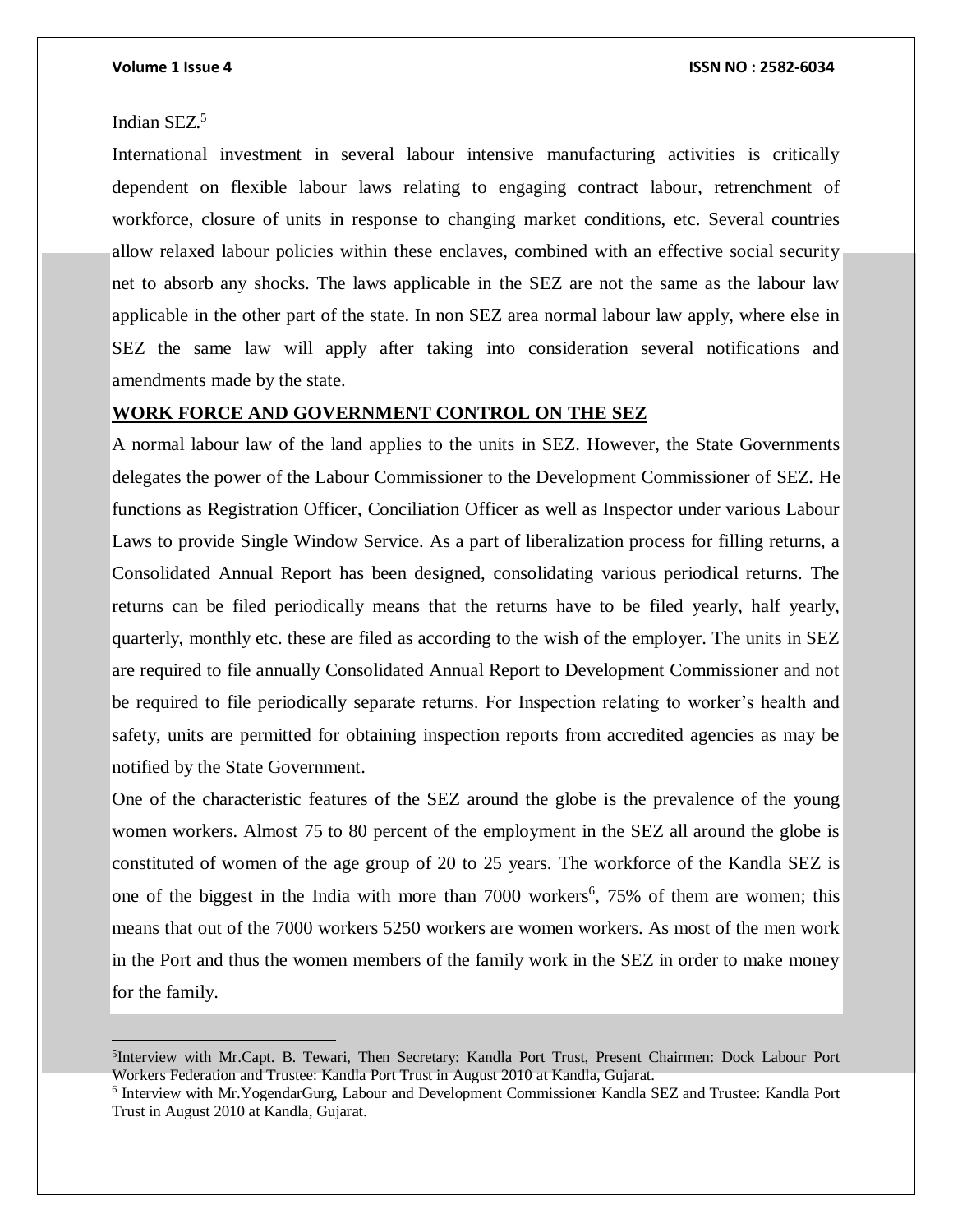# **DIFFERENT PROBLEMS FACED BY THE WORKERS OF KANDLA SEZ PAYMENT OF WAGES**

SEZ in developing countries entice the investors by playing the 'low wage card'. India is also no exception to that. Investors look for cheap labour so as to bring down the cost of production in order to keep their goods competitive in the international market in spite of the heavy tax and duty concessions provided to them. The wages received by workers vary depending upon the kind of job, skills of the worker and also on the nature of the individual firm. Workers receive wages in the forms of daily, monthly and piece rate bases. Piece rated wages are common in the garment industry where a monthly wage is fixed on basis of some production norm. Contractual labour is also employed. The sub-contractor and not the firm determine the wages paid to contact worker.

The state governments have defined minimum wages for the zones but they are hardly implemented mainly due to the following reasons (1) the workers are paid on the piece-rate basis and so earn less than the minimum wages. (2) Since young women constitute the bulk of the workforce, they are most of the time employed at wages which are much below the minimum wages. For example: "the minimum wages set up by the Gujarat Government for the garment industry rupees 2400 per month while the average wages received by a worker in garment industry in Kandla SEZ is not more than 1600 rupees per month."<sup>7</sup>

The important point to be noted here is that Kandla is located far from Ahmedabad with no recourses of its own, due to this reason the cost of living is higher than any other Indian city and average wage of Rs. 80 is too less an amount for survival in such a city where the products cost adds to the transport charges for the incoming of the goods from Ahmedabad. Applying the section of the Minimum Wages Act, 1948 the minimum wages that are to be paid to the labour is 70 rupees per day. But the situation in Kutch Area is so bad that the average daily wage of the workers in the Kutch district is only 50 rupees. While according to the Labour Commissioner<sup>8</sup> the law states that the laborers in the Kandla SEZ should be given wage of 80 rupees daily. But in the Kandla SEZ the daily wage is 90 rupees<sup>9</sup> which was not agreed by the Labour Union.

## **HEALTH AND SAFETY**

<sup>8</sup>Supra at 6. <sup>9</sup> Ibid

<sup>7</sup> Interview with Mr. M.L.Bellani, Trustee: Kandla Port Trust, General Secretary: Transport & Dock Workers Union- HMS Kandla, Secretary: All India Port & Dock Worker's Federation and President: Hind Mazdoor Sabha (Gujarat) in August 2010 at Kandla, Gujarat.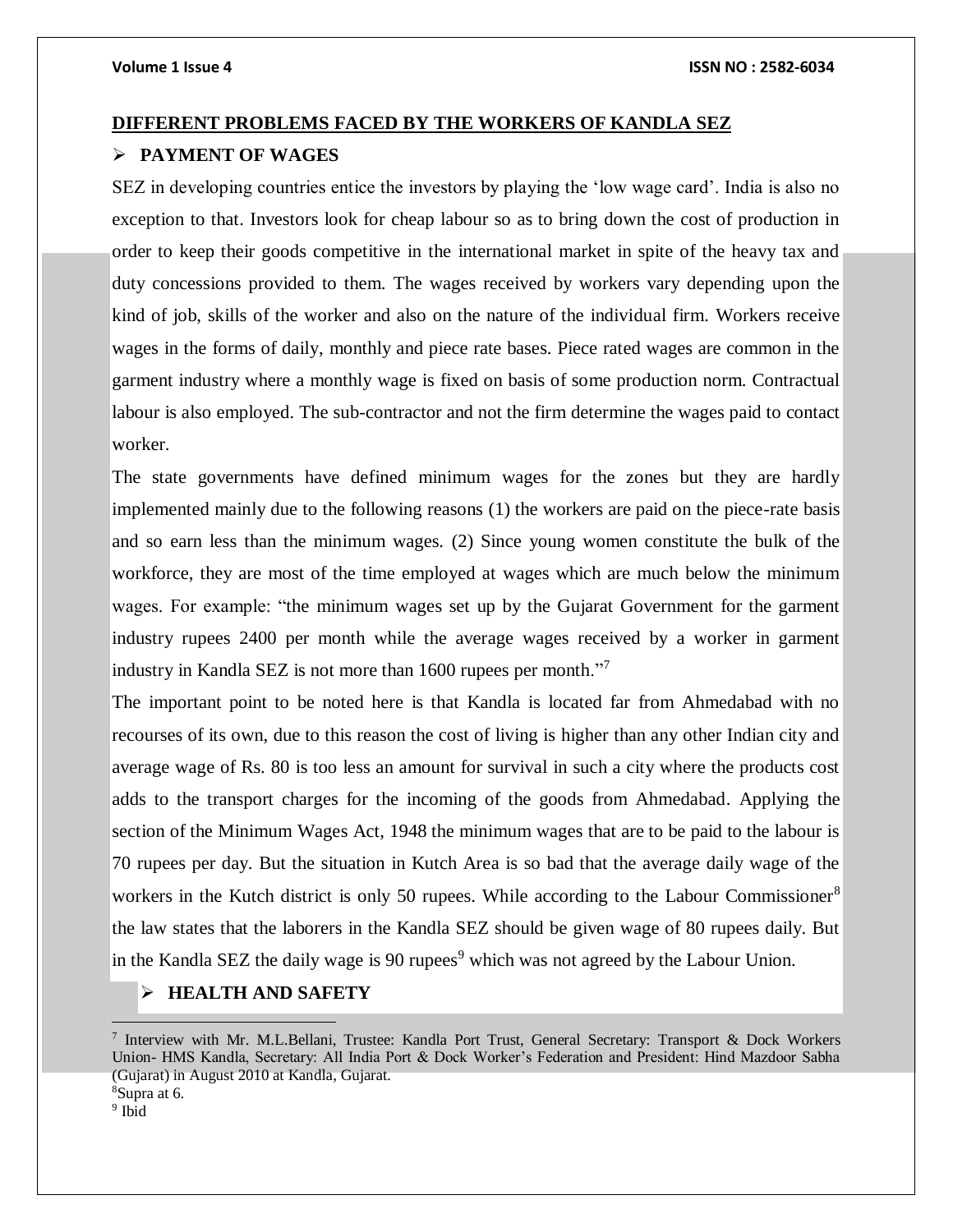Hardly any stress was laid on the health and safety of the workers. Since all the industries are totally export oriented ones, all the emphasis is directed towards minimizing production costs to competitively price the product in the international market. Providing safe environment for workers would mean escalating overhead expenses. Even the zone authorities are concerned only about the export performance of the units and not condition of the workers. Keeping this in view, PRIA with support from ACILS carried out a study, which would not only look at the economical perspective but also peeps into the lives of the people who work there and also presents overall Health and Safety conditions prevalent in these zones. The report is an important document for the protection of the labourers in the SEZ's. The report not only features on the Health and Safety Condition but also other social problems concerning the labourers in the SEZ's. Workers are freely available and hence the industries in the SEZ do not mind dismissing a worker in the event of his/her falling ill even if temporarily. Workers are ignorant about the health and safety issues.<sup>10</sup> Due to the Limited access of any worker unions in Kandla, there is low demand from the workers for the improvement of health and safety conditions. Moreover, unions have not started to take the issues related to health  $\&$  safety as other issues are regarded as more prominent.

Few companies do provide protective equipment's to their workers, but only permanent workers enjoy this facility and if some contractual worker is doing the similar sort of job, he is not provided with any sort of protective equipment. Permanent workers are covered under the Employees Insurance Scheme but nothing about the contract workers. The SEZ hospitals are 15 Kms away from the zone which is a great distance in case of emergency. Moreover, the workers have to take a day off so as to get themselves checked.

The Central Government has to inspect the industries in the SEZ once in six months, but the reality is that they make their report on the bases of the Labour Commissioner's report. The Labour Commissioner Office of the Kandla SEZ has to inspect the condition of the laborer once in two months and make a report accordingly.<sup>11</sup> The report is not only to include the social status of the labourers but also the health and safety mechanisms for the labourers. But industries get the knowledge of the investigation much before it happens hence steps of benefit are taken for that period till the investigation is over. Once it is over the life in the establishment is back to

 $10$ Supra at 7.

l

 $11$ Supra at 5.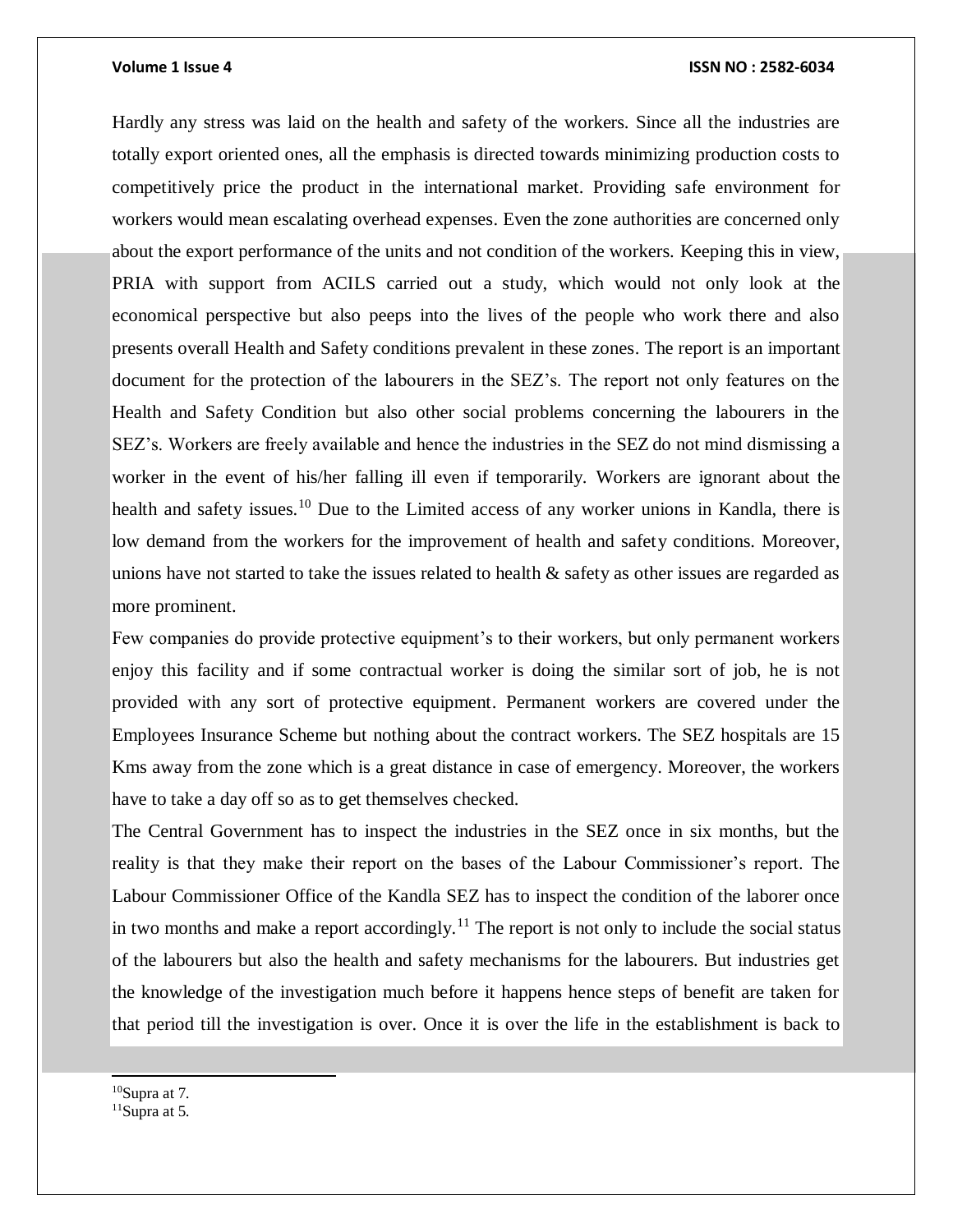normal.

### **PROBLEM FACED BY WOMEN WORKERS**

Women constitute a major proportion of the workforce in the SEZ but unfortunately their importance is not recognized at all as the jobs they do are always unskilled or the low-skilled ones. Employers are reluctant to invest in developing the skills of women as they feel it as  $\max$ be a waste of investment on hem because they feel that the women may leave after marrying or having children. Women are not given any maternity leave and if some woman gets pregnant, she is simply shown the doors. In fact, at many places the precondition of the job is laid that they won't get married or have a child.

The Factories Act, 1948 states that the women work timings has to be between 6 A.M. and 7 P.M as per section 66 of the Act. As regards to the SEZ in Kandla the Act doesn't apply as it is. The Ordinance passed by the then Governor Of Gujarat gives special importance to the women working in the Kandla SEZ like empowering the State Government to the vary time limit subject to the following conditions that the employer shall provide free transport facilities, security and separate Crèche and rest rooms for the woman employee.

The employers do arrange for all their transport facility for not only the women workers but also for male workers but not for the protection of the employees, but it is to see that the workers come for the work on time and stay late till the source of transport leaves. This amendment was brought to make an illegal act legalized as it was widely practiced in the zone. As per factories law, employer has to provide the crèche facility in the factory premise if he employs more than 30 women even though most of the factory units in the zone employs more than 30 women. The employer's association provides a common crèche facility for the all women working in the zone but is of only one small room to cater to the needs of such large number of women working in the zone.

### **RETRENCHMENT POLICY**

The Retrenchment Policy of the Kandla SEZ has been a major. Chapter V-A and V-B of Industrial Disputes Act which deal with the retrenchment of the workers are replaced by chapter prepared by the Gujarat legislature as per the Ordinance prepared by the governor of the Gujarat. The impact of the amendment is that the Section concerning retrenchment will not apply to the workers on whom Chapter V-D shall apply<sup>12</sup>. Thus, the Legislation by the amendment has stated

 $12$ Supra at 6.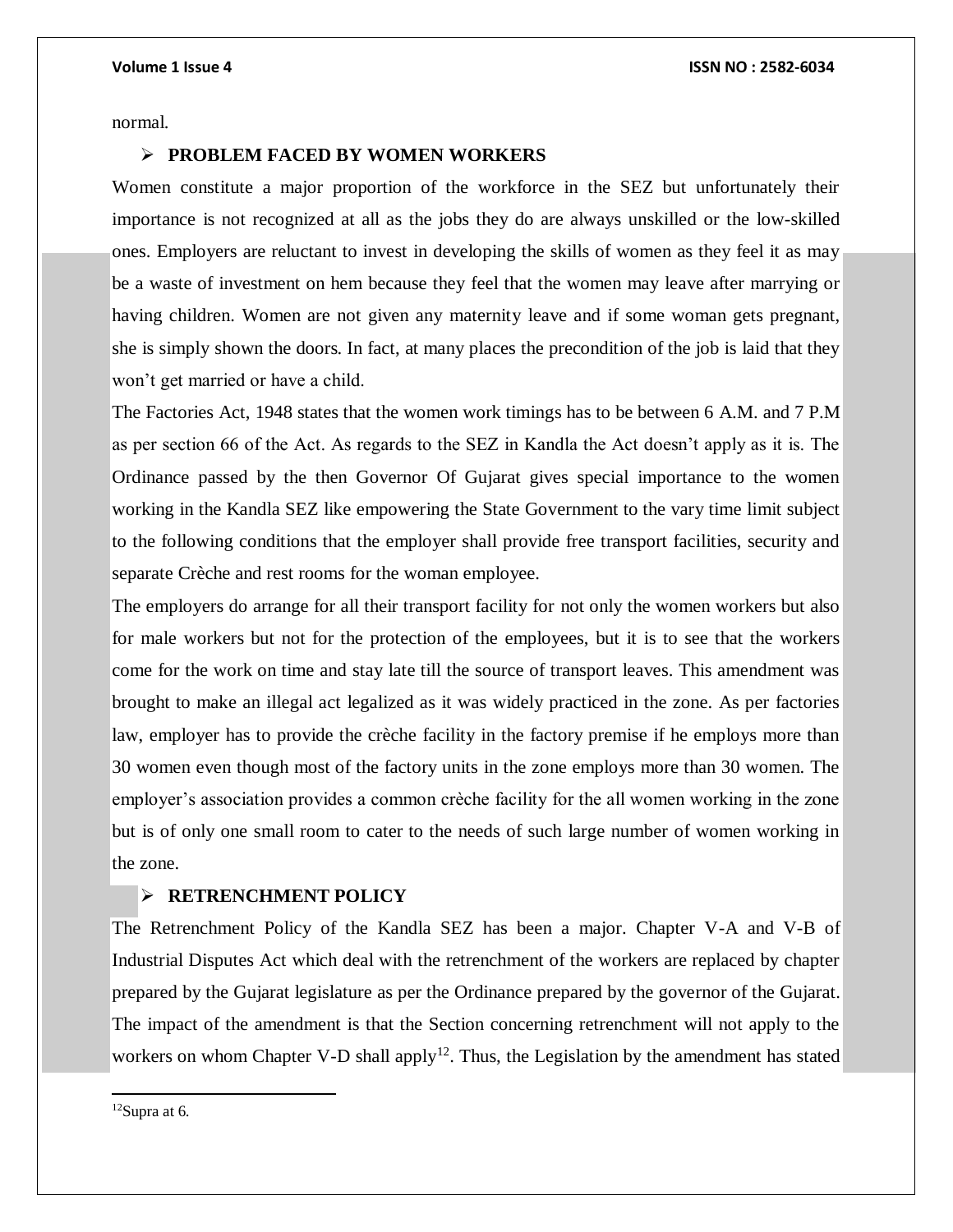that the concept of retrenchment shall not apply to the Kandla SEZ.

### **LABOUR LEGISLATION IN KANDLA SEZ**

The Labour Laws applicable in the Kandla SEZ is stated under the Ordinance passed by the then Governor of Gujarat Kailash Pati Mishra, on 10<sup>th</sup>February 2004. Work hours as per law have been limited to 48 hours per week but at many places workers work more than that (56-60 hours) and with no or improper remuneration for the extra hours. Provident fund becomes applicable after 3 to 5 years. Employer's contribution to PF is limited to just 8%. Bonus law prescribes a minimum of 8.33% and maximum of 20%. However, bonus is not obligatory in the first five years, if profits are not earned. Workers are hardly benefited by any of the labour legislations not only because they are not applied in practice but also due to many loopholes in the existing zone legislations e.g. declaring the zone as 'Public Utility' restricts the workers from going to strike, as it has to be accompanied by complicated procedures.

Kandla SEZ has recognized Trade Union but the attempts of the workers to get organized are discouraged by the investors as well as zone authorities due to fear losing investors. Strict action is taken against those employees who are involved in this, which would mean a worker losing his/her job. Moreover, the zones are walled enclaves and union organizers are not allowed inside, only the workers with proper identification are allowed. This makes it difficult for even the renowned national trade unions of the country to break inside. Workers of different units inside the zone are even prevented from interacting with each other and the factories buses leave their workers directly to and from the factory door.

The SEZ workers union was established in 1990, after a hard struggle for 3 years, but it has a membership of 6,500 (20%-25% of total workforce) involving only 13 units of the zone. Although membership is less but the impact is quite visible. The workers of the unionized units are getting much better salaries compared to the non-unionized ones which continue to be exploited. The various legislations that apply to the Kandla SEZ have been stated in the Ordinance passed by the Governor. The ordinance states the list of the legislation in the ordinances, applicable on the SEZ in Gujarat<sup>13</sup>. It applies to all SEZ in the state of Gujarat. Schedule I<sup>14</sup> and Section 19 of the Ordinance states the various Statutes that apply on the

Employment (Standing Orders) Act, 1946.

The Bombay Industrial Relations Act, 1946.

 $13$ www.gujarat-india.org as seen on August  $24<sup>th</sup> 2010$ 

<sup>&</sup>lt;sup>14</sup> The said schedule contains the following statutes The Payment of Wages Act, 1936.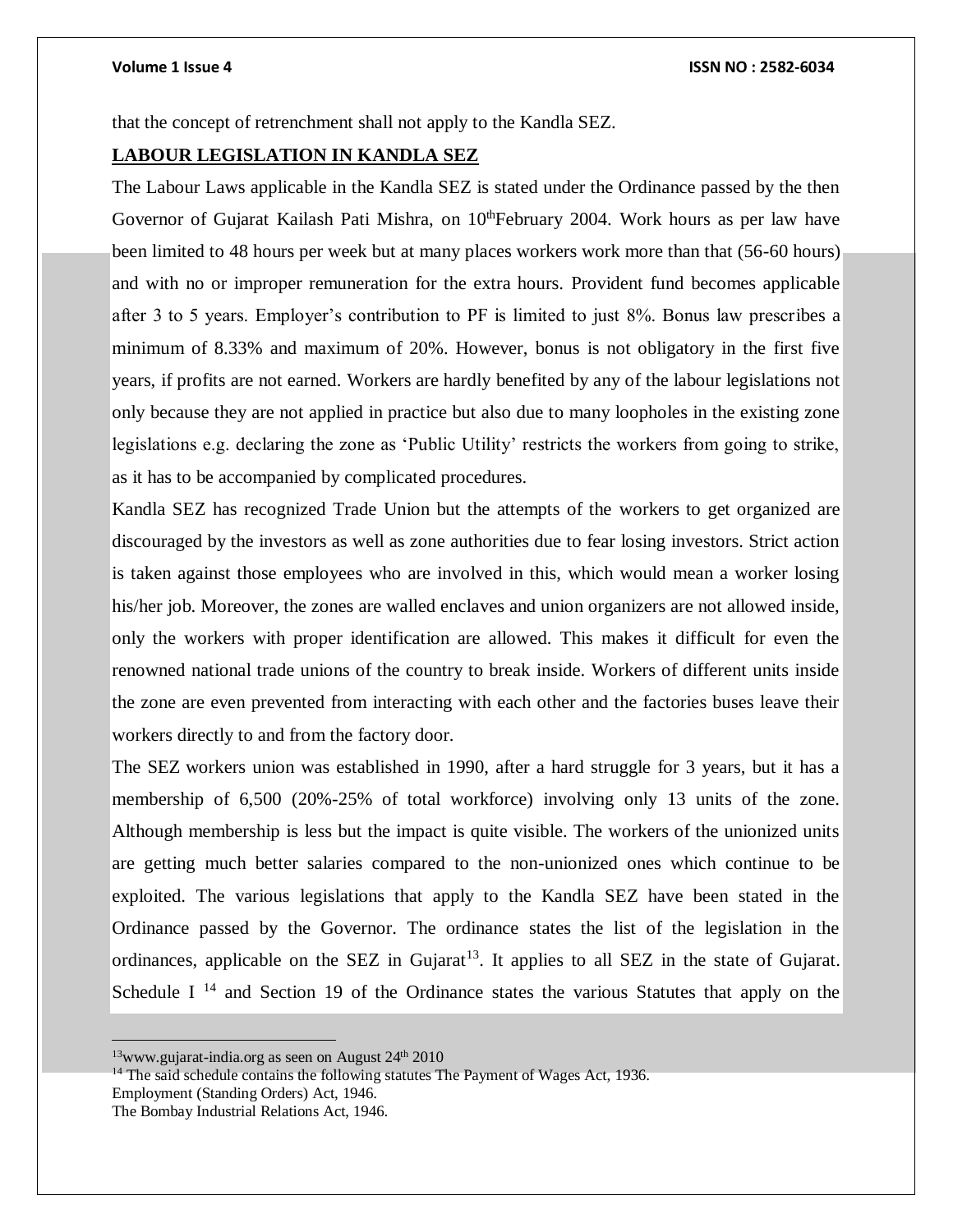workers. Both the Schedule and the sections state which statute on the whole applies to the workers in the SEZ of Gujarat. Further the Schedule  $II<sup>15</sup>$  of the Ordinance state the list of the Statutes that apply with certain amendment.

### **S U G G E S T I O N S A N D C O N C L U S I O N**

At policy level SEZs are considered as tools to earn foreign exchange which can be used for social upliftment. Ground reality, however, speaks differently. With more than 30 years of their existence, SEZs in India have failed to create a visible impact as predicted before their existence. The 7 Indian SEZs roughly generate a direct employment of 1 lakh which is not more than 0.45% of total persons employed in the manufacturing and processing industry. So, they should not be termed as the employment generating zones.<sup>16</sup>

An audit report on the SEZs made by the Comptroller and Auditor General of India in a Central revenue audit report has highlighted serious lapses in their functioning. The report reveals the fact that Government has approved setting up of about 2,300 units in the SEZs, but most of them never started and there are only 500 active units now. The important point in the report was that *"***Customs duty amounting to Rs. 7,500 crores were forgone, for achieving net foreign earnings of about Rs. 4,700 crores<sup>17</sup> (over value of imports) and government does not seem to have made any cost benefit analysis***".* In spite of all this Government, in the 1999-2000

 The Factories Act, 1948. The Minimum Wages Act, 1948. The Industrial Disputes Act, 1947. The Working Journalists and other Newspaper Employees (Conditions of Service) and Miscellaneous Provisions A 1955. The Maternity Benefit Act, 1961. CLUR MIESICIN YOUR SUCCESS' The Payment of Bonus Act, 1965. The Beedi and Cigar Workers (Conditions of Employment) Act, 196 The Contract Labour (Regulation and Abolition) Act, 1970. The Payment of Gratuity Act, 1972. Equal Remuneration Act, 1976. The Inter-State Migrant Workmen (Regulation of Employment and Conditions of Service) Act, 1979. The Child Labour (Prohibition and Regulation) Act, 1986. The Persons with Disabilities (Equal Opportunities, Protection of Rights and Full Participation) Act, 1995. <sup>15</sup> The said schedule contains amendment to the statutes; The Bombay Industrial Regulation Act The Factories Act The Industrial Dispute Act The Contract Labour Act The Trade Union Act <sup>16</sup>Interview with Mr.YogendarGurg, Labour and Development Commissioner Kandla SEZ and Trustee: Kandla Port Trust in August 2010at Kandla, Gujarat. <sup>17</sup> Interview with Mr.S.K.Chowdhry, Commissioner Customs, Gujarat and Trustee: Kandla Port Trust in August 2010at Kandla, Gujarat.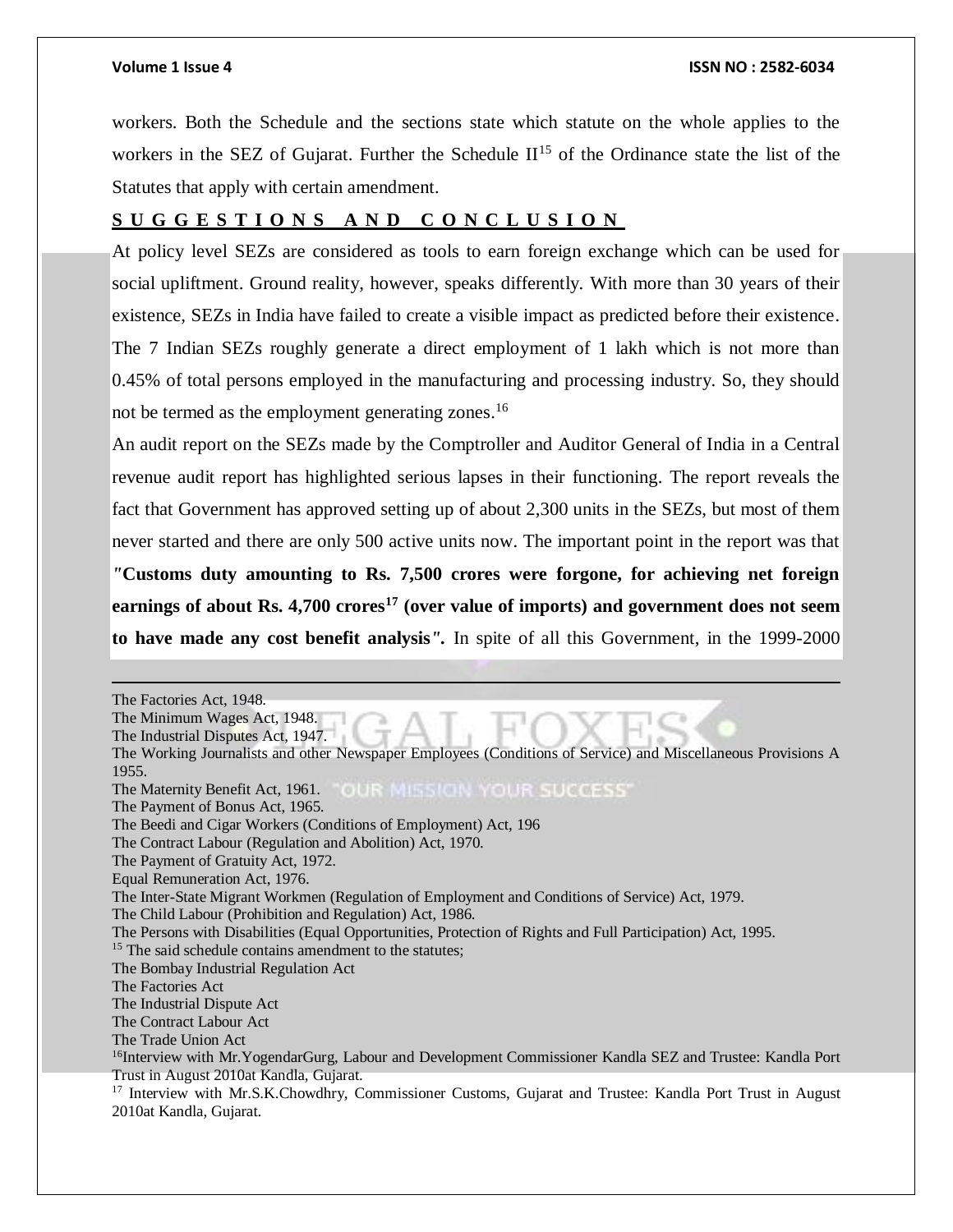Budget raised the corporate tax holiday period in SEZs from 5 to 10 years<sup>18</sup>. On papers the national labour laws are applicable in the zones but in practice the things are different. This is clearly visible as out of 7 zones only one zone has a recognized Workers Union. In absence of any trade unions, workers find it difficult to demand their rights. If they do, they may lose their jobs. The investors in the zones are demanding that the zones should be exempted from the labour laws in spite of the heavy concessions given to them by zone authorities. Surprisingly some policy makers and economic analysts in the country too think in the same terms.

More SEZs in the countries are being encouraged, in Gujarat only three more SEZs are coming up without seeing the harmful effect of them on the Indian society like worker's rights being neglected as the investors feel that the production costs may go up. The problems of the SEZs are far more complex than they appear to be. However, while putting the matter in perspective, it is realized that the issue needs to be dealt with at two planes - issues of policy and issues of practice. While the first is to view the institutional arrangements specific to the occupational rights of the workers and their environment, the second is towards effective implementation of safe working practices. It is realized that the real problem is in the implementation of the laws. It is also realized that while the investors would never like to invest in providing rights to their workers, any change in policy has to have the consent of the bureaucracy, which is either insensitive or helpless to the plight of workers.

Several Micro level measures have to be undertaken for the protection by the labour law. The policies regarding SEZ are framed by Ministry of Commerce, without consulting Ministry of Labour. In order to safeguard the interests of the workers working in these zones, the Labour Ministry needs to play a decisive role during the formulation of policies. The selection of the investors should be made in such a way that they comply with the labour legislations and if at some point non-compliance is found, their lease should be ceased immediately. This should be done irrespective of their export performance. The package offered to the investors should reflect the firmness of the zone authorities in not compromising on the issues of workers' rights.

Since women are a majority in the zone hence, they need special attention. This should be reflected at the policy level. Labour commissioner and the factory inspectors should ensure that the units in the zone comply with the existing laws. The role of Development Commissioner of the zone should not be restricted in monitoring the export performance of the zone only. He

<sup>18</sup> Ibid